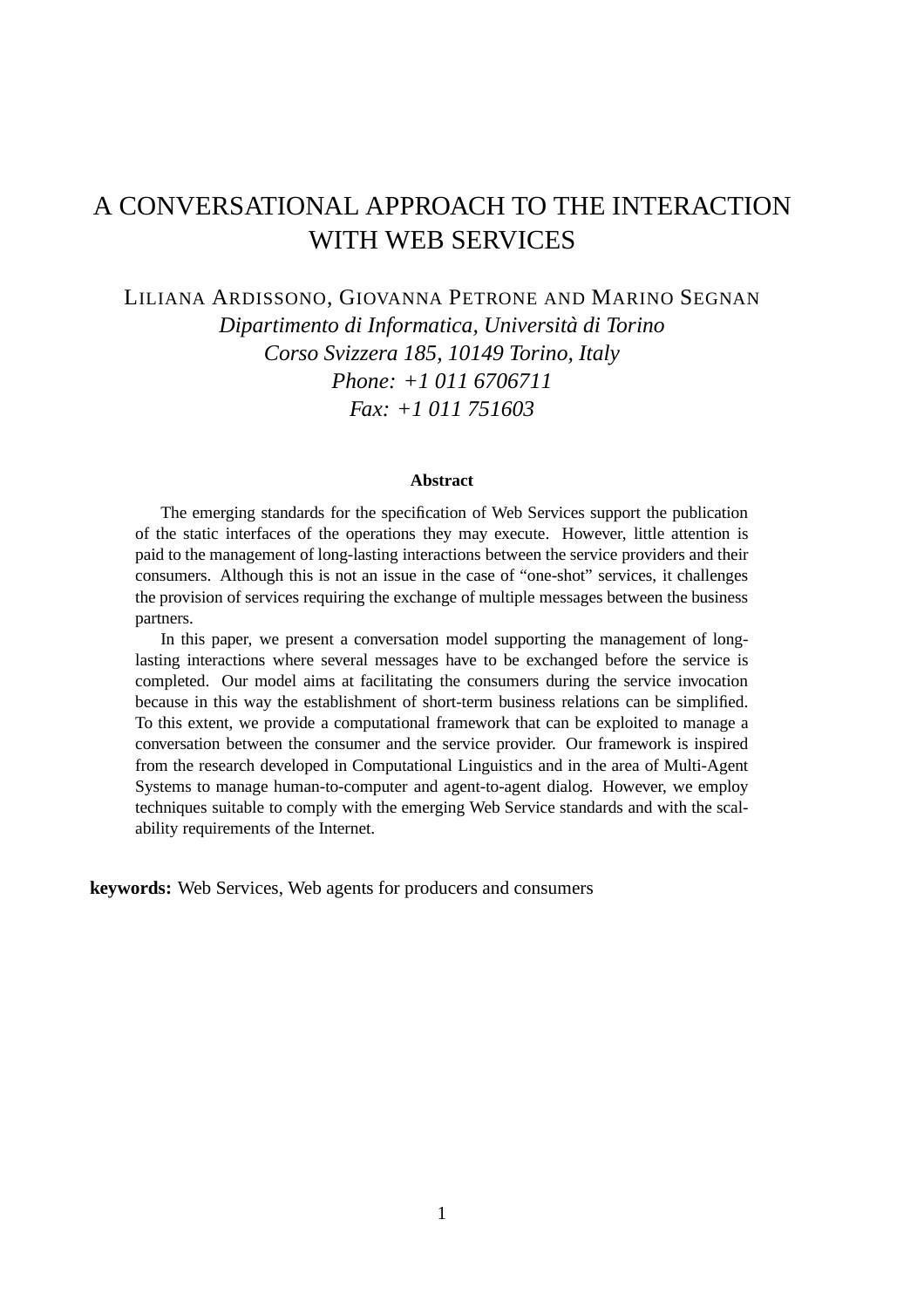# **1 INTRODUCTION**

As described in [Curbera et al., 2002a], *"Web Services are emerging to provide a systematic and extensible framework for application-to-application interaction, built on top of existing Web protocols and based on open XML standards."* Although Web Services are aimed at providing standard interfaces for the interoperation of legacy software in the Internet, they are currently subject to several limitations that reduce their applicability to realistic cases. For instance, the emerging service publication standards, such as WSDL [W3C, 2002b], support the specification of the static interfaces of elementary services. However, the management of the interaction between the consumer and the service provider is difficult, unless simple services are requested, because these standards do not enable the service provider to specify the order of the operations to be invoked by the consumer. Moreover, these standards only support the invocation of operations characterized by very specific signatures with fixed parameter lists. Although this is not a problem when the requirements for the service can be specified by the consumer in a pre-determined way, it challenges the provision of highly interactive services, such as those related to the customization of complex products, where the list of features to be configured has to be decided at run time. As a matter of fact, the development of Web Services with rich interaction capabilities is interesting because one could aim at:

- Making a personalized service, such as a recommender system, available as a Web Service. For instance, a movie recommender could be extended with a public interface that enables digital personal assistants to invoke it on behalf of their users. Moreover, a bank might offer a loan customization service that can be exploited by distributed commercial applications to negotiate financial support for their customers.
- Composing Web Services in a consumer application serving human users. For instance, middle agents, such as real estate agents and car sellers, could develop Web-based applications supporting a completely automated interaction with the customer, from the selection of the good to be purchased to the contract definition; e.g., see [McIlraith et al., 2001]. Similar to the traditional scenario, populated by human operators, the middle agent would manage a complex workflow, invoking and orchestrating different services, such as insurance agencies, attorneys, banks and/or financial agencies.

The current work on workflow management is focused on the service composition in the Web but the proposed approaches assume a very simple type of interaction with the suppliers. For instance, BPEL4WS [Curbera et al., 2002b, Curbera et al., 2003] supports the specification of complex service compositions. However, the management of the interaction between the provider and the consumer mainly deals with low level communication issues such as transaction management; see [Cabrera et al., 2002]. In contrast, in order to make the service fruition possible even when the involved suppliers require complex interactions, the invocation has to be modeled as a conversation where the participants may exchange several messages before the service is completed; e.g., requirements acquisition, negotiation and other types of interaction. For instance, during the interaction with a Web Service supporting the configuration of medium complexity products, the specification of the item features may require more than one step; moreover, failures can occur and have to be repaired before the solution for the consumer can be generated. Finally, in some cases, the Web Service may require to suspend the interaction, e.g., waiting for a sub-supplier or a human operator to contribute to the generation of the solution. Similarly, the consumer might suspend the interaction because it needs supplementary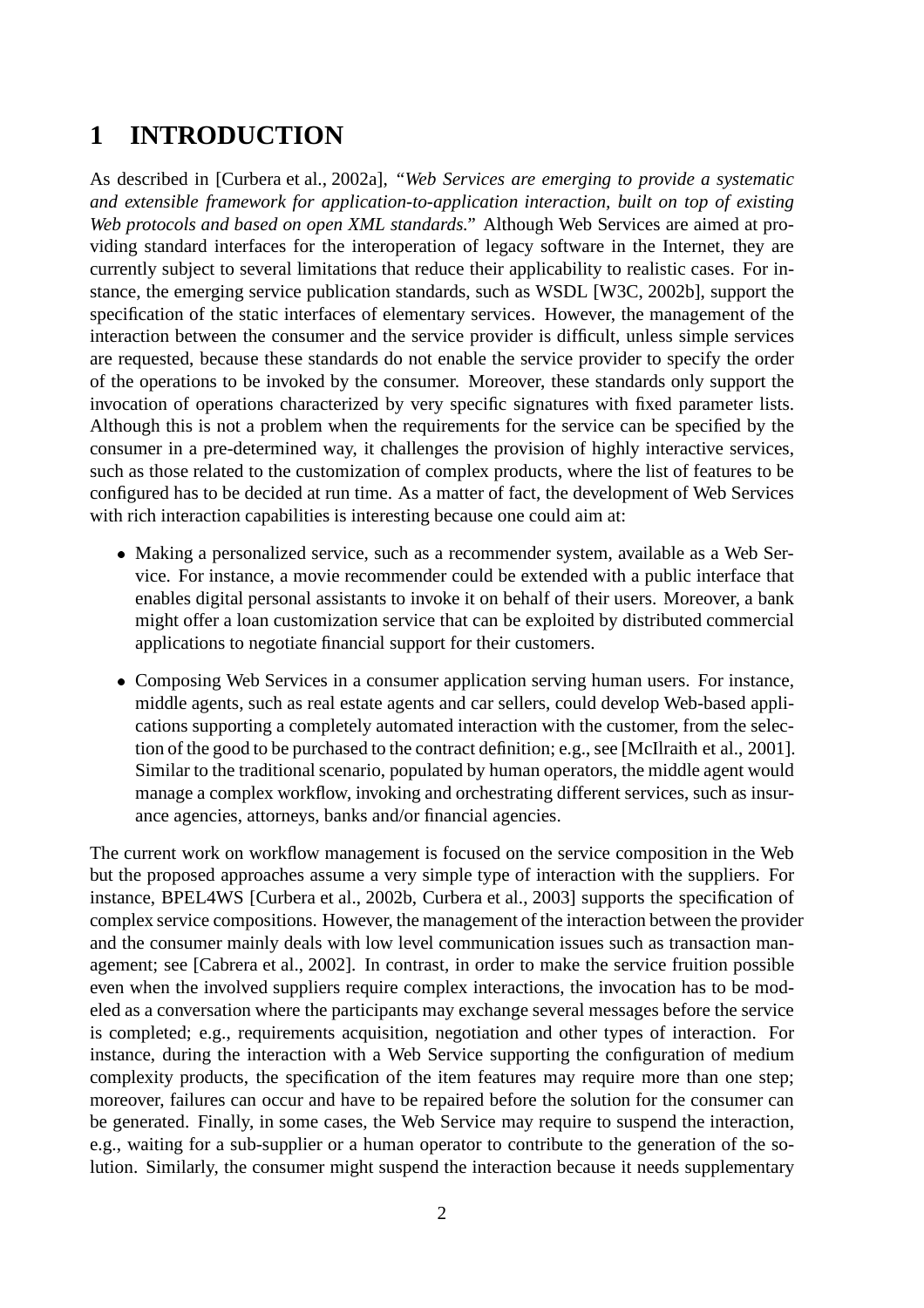

Figure 1: Service composition and conversation.

information from the customer before choosing certain product features.

A loosely coupled approach to the management of the interaction is needed to support successful business interactions and, in the meantime, enable the consumers to suitably match the provider's conversation requirements to their own business logic. Moreover, the communication capabilities of service providers and consumers should be enhanced by means of a lightweight approach, at least at the consumer side. In fact, the consumer may need to start several e-business interactions with heterogeneous providers. Therefore, it should not be required to manage tightly coupled interactions with each of them, especially when they are held outside a well established B2B relationship.

In this paper, we present a conversation model for Web Services, aimed at supporting complex interactions, where several messages have to be exchanged before the service is completed, and the conversation may evolve in different ways, depending on the states of the two participants. We have defined our model by taking the speech-act theoretical model of dialog management as a starting point [Searle, 1975, Cohen and Levesque, 1990]. However, we have simplified it to take the emerging Web Service publication standards into account and to develop an effective conversation management framework. The rest of this paper is organized as follows: Section 2 describes the assumptions underlying our proposal and positions it in the Web Services research. Section 3 describes a speech-act based representation of conversation flow and Section 4 presents our conversation model. Section 5 sketches our infrastructure for the development of conversational Web Service providers and consumers. Section 6 compares our proposal to the related work and Section 7 concludes the paper and outlines our future work.

### **2 PREMISES**

A flexible conversation model is needed to support the dynamic invocation of Web Services and the present paper contributes to the definition of this model. Before presenting our proposal, we discuss three aspects required to understand our contribution.

First of all, we assume that the matching phase between service description and request has been performed and we focus on the service execution phase. It should be noticed that we leave out the matching phase because it represents an important task deserving separate treatment. On the one hand, the identification of the service provider can be seen as a separate activity, to be performed either directly, or by exploiting mediation agents; e.g., see [Kamamura et al., 2003]. On the other hand, after a provider is identified, an explicit and possibly complex binding activity has to be carried out by the consumer in order to associate the operations to its own business logic. This activity may require the intervention of a human administrator, who has to carefully analyze the meaning of the operations and their arguments. The binding phase could lead the consumer to conform to a portion of the domain ontology exploited by the Web Service.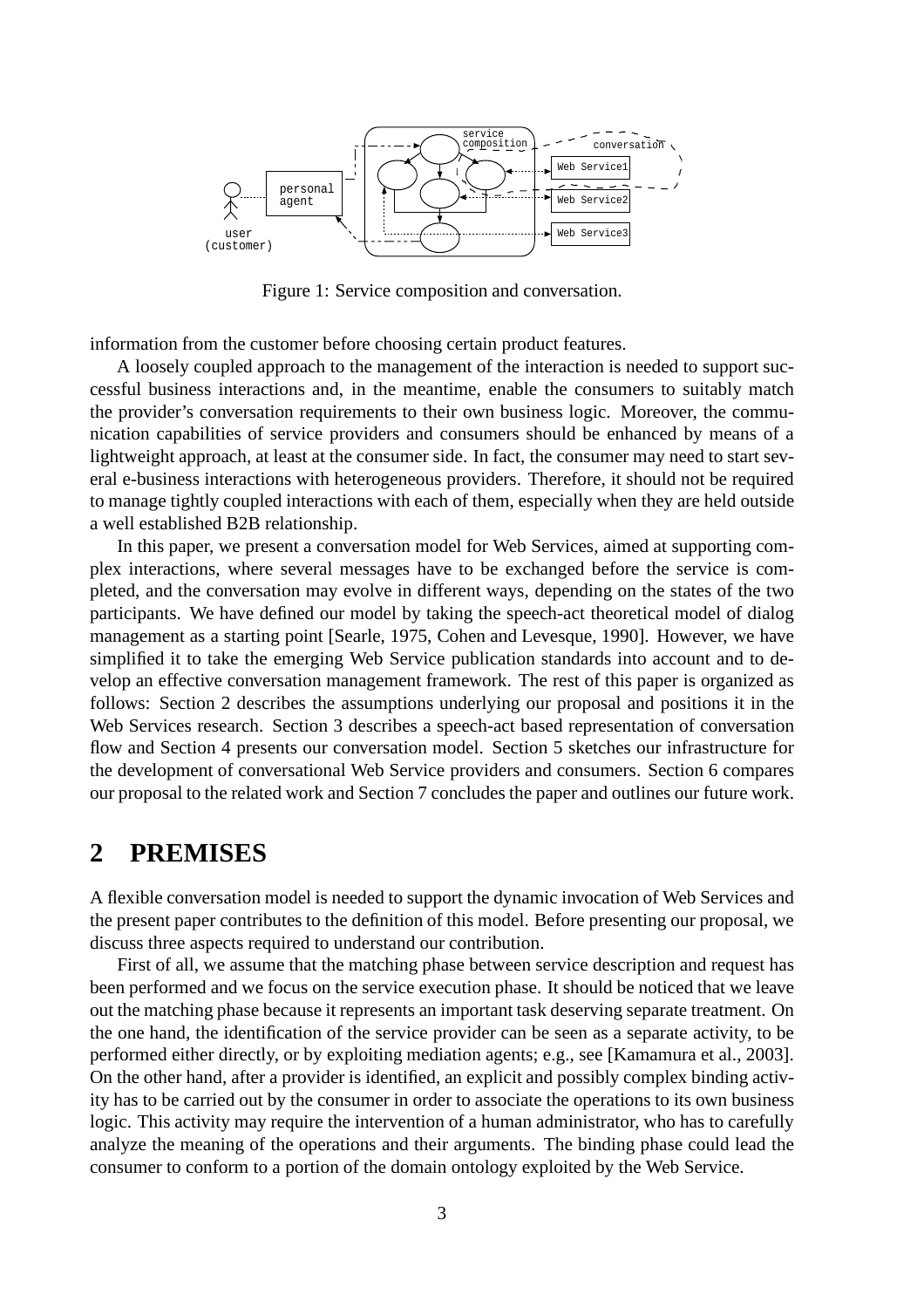

Figure 2: Speech-act based interaction flow for a trivial product customization Web Service.

Second, the management of conversations should not be confused with the service composition handled by workflow engines, as these are complementary to one another; the conversation management enriches the flexibility in the invocation of the individual suppliers whose services are composed by the consumer. Figure 1 shows an application composing Web Services to provide a complex service to the user. The depicted graph shows the partial order relations between workflow states. Each state may include internal activities and invocations of external Web Services. The dotted lines represent the interaction between the consumer and the suppliers and may denote one-shot invocations of operations or complex conversations. The focus of our work is on the possibly complex and asynchronous conversation between a module of the application and the Web Service provider; see the highlighted area in the figure.

Third, our conversation model clearly separates the aspects concerning the internal implementation of a Web Service from the communication protocol defining the invocation of its operations. As noticed in [W3C, 2002a], no knowledge about the implementation of the providers should be needed to invoke them.

### **3 A SPEECH-ACT BASED APPROACH**

The development of dialog models supporting the management of long-lasting communication derives from the Computational Linguistics research. Although the results achieved in this area were focused on the management of human-to-computer interaction, they provided a solid basis for recent communication models developed by the Multi-Agent research community.

Traditionally, social behavior of human and software agents has been modeled by exploiting speech-acts [Searle, 1975] that separate the illocutionary force of the agents' messages from the object-level actions underlying the execution of the conversation turns. In particular, Finite State Automata (FSA) have been applied in the management of task-oriented interaction, in order to specify the conversation roles to be filled in by the participants and the possible sequences of turns that may be performed; see [Stein and Maier, 1994]. Moreover, hierarchical scripts and plan-based approaches have been introduced to efficiently model goal-oriented behavior [Cohen and Levesque, 1990] and to separate the management of conversational behavior from the domain-dependent activities carried out by the agents [Rich et al., 2002]. These approaches assume that the agents play well defined conversation roles and they cooperate to a domain-level activity. Their social behavior is aimed at coordinating the internal processes; e.g., questions may be posed to verify the feasibility of the actions to be performed and notifications are made to notify their (un)successful execution. The speech-act based conversation models are suitable to describe communicative behavior at the conceptual level and they have been applied to the description of agent-to-agent communication as well; e.g., see KQML [Finin et al., 1995] and FIPA ACL [FIPA, 2000]. Thus, they could be applied to specify the conversation flow between Web Services and their consumers. In particular, the messages to be exchanged during the service fruition can be seen as conversational actions performed to carry out a task-oriented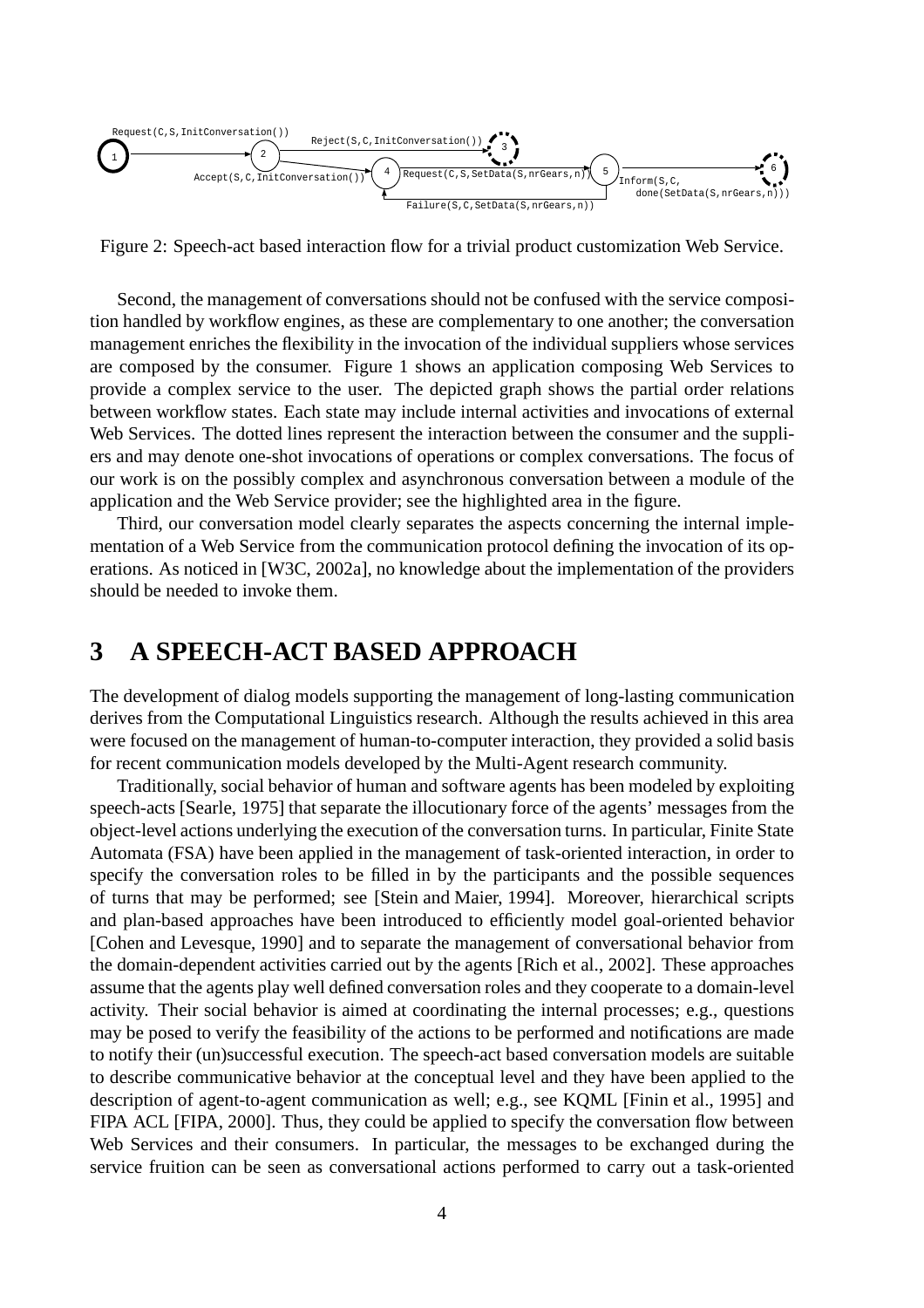dialog between entities filling the Service Provider and the Consumer roles.

As a concrete example for the specification of a conversation flow, we consider a trivial product customization problem, where the consumer interacts with a Web Service to set the number of gears of a bicycle. Figure 2 shows a FSA representing the admissible turn sequences in this service. The states of the automaton represent the dialog states: the plain circles denote the conversation states and the thick one (state 1) is the initial state. The thick dotted states (3, 6) are final dialog states. The speech acts are specified as labels of the arcs. Each speech act represents a conversation turn to be performed by one of the participants and is named according to the FIPA specifications. The first argument of a speech act represents the role filler that should perform the act, i.e., the agent sending the message. The second argument denotes the recipient and the third one represents the content of the speech act. The states having more than one output arc represent mutually exclusive speech acts, i.e., the agent is expected to perform only one of them. The interaction starts with the *Request* turn, where the consumer C asks the service provider <sup>S</sup> to start the interaction (*initConversation*). The provider may accept to perform the request (*Accept(S, C, InitConversation())*), or reject it (*Reject(S, C, InitConversation())*). In the second case the interaction terminates. In the first one the consumer may request to set the number of gears (*Request*(*SetData*(*S, nrGears, n*))). If the Web Service successfully performs the operation, it acknowledges the consumer (*Inform(S, C, done(SetData(S, nrGears, n)))*) and the interaction terminates.<sup>1</sup> Otherwise, the Web Service notifies the failure of the operation and enables the consumer to set the feature again; see the loop between states 4 and 5.

The FSA specifying the conversation flow of a service provider could be exploited by the consumers to manage the turn-taking activity and to correctly invoke the operations on the provider. However, this approach is not desirable for two main reasons: first, the imposition of speech acts on Web Services, which now publish services by means of very simple languages such as RPC invocations or WSDL operations, is not realistic. Second, in order to select the admissible reactions to the provider's turns, the consumer has to maintain an internal representation of the interaction context that, at minimum, includes the active state of the automaton, i.e., the output state of the last speech act performed by the service provider. The second requirement is particularly problematic from the interoperability point of view because it imposes that the consumer locally executes a copy of the conversation automaton employed by the provider.

# **4 OUR PROPOSAL**

In order to support the management of lightweight and loosely coupled conversations, we propose to make the management of the interaction easier for the consumer, charging the service provider with the control of the invocation. More specifically, we propose that:

- The provider publishes the services by specifying the operations in a standard language. This is necessary to let the consumer bind the invocations of operations to its own business logic, e.g., by associating the invocations to its internal processes.
- The specification of the interaction flow is based on a flexible but simple representation formalism supporting the specification of the correct sequence of turns without the overhead of the pure speech-act model.

<sup>&</sup>lt;sup>1</sup>The *done* operator was introduced by Cohen and Levesque to represent the state of the world after an action is successfully performed [Cohen and Levesque, 1990].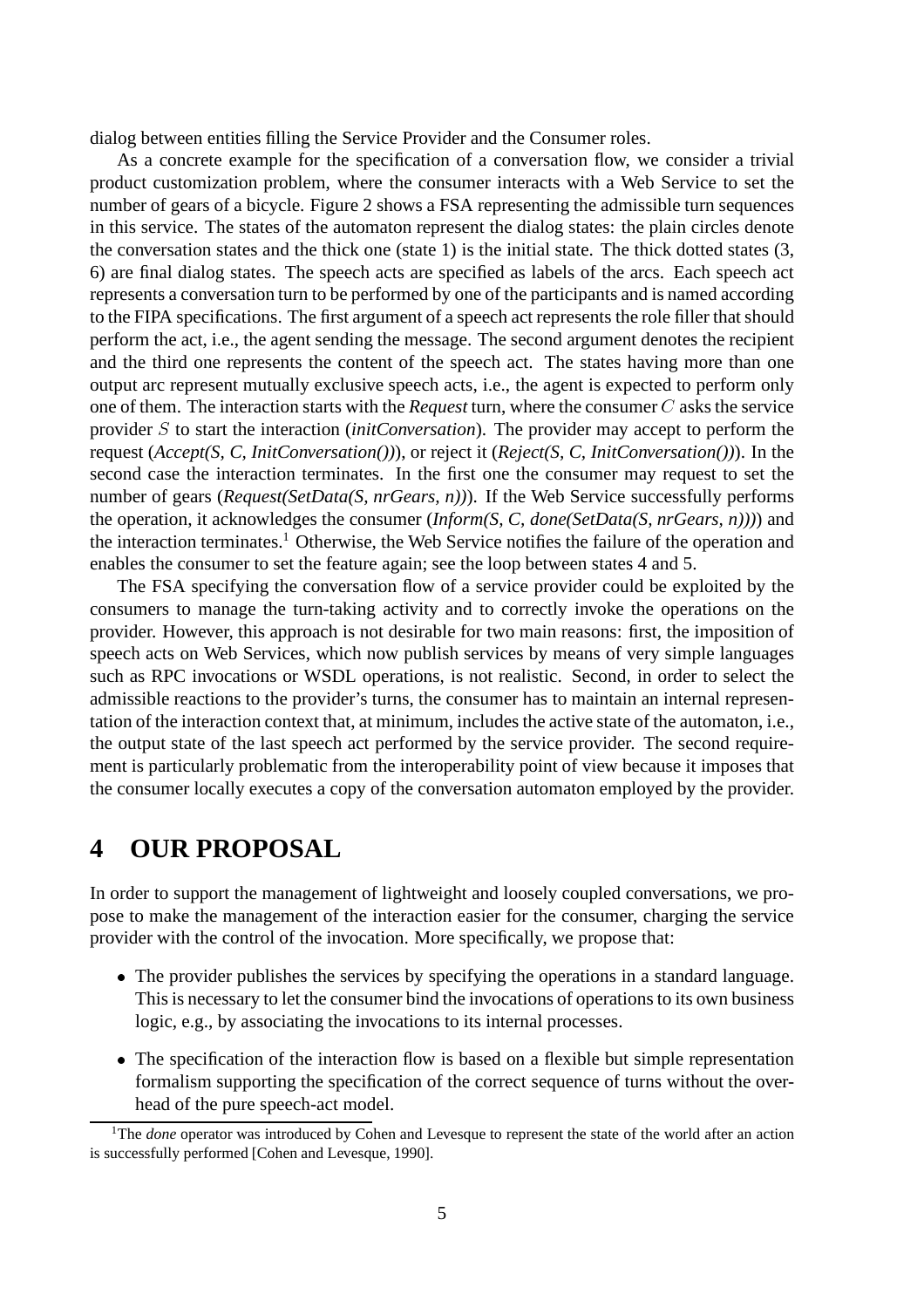

Figure 3: Simplified conversation flow specification.

- For each active conversation, the service provider maintains a local interaction context to guarantee that at least one of the participants controls the dialog.
- At each step, the provider enriches the messages it sends with contextual and turn management information in order to instruct the consumer about how to continue the conversation. The contextual information can be void in trivial interactions. The turn management information consists of the eligible turns (henceforth, next operations) that the consumer may perform to carry the interaction one step forward.

The first two points are aimed at guaranteeing that the representation formalism employed for the publication of services may be easily adopted by the suppliers. The other ones leverage the interaction management at the consumer side, therefore making the engagement in interactions with Web Services as seamless as possible.

### **4.1 SIMPLIFIED SPECIFICATION OF CONVERSATIONS**

With respect to the approaches defined to manage agent-to-agent communication, we simplify the specification of the interaction flow by modeling the interaction turns as generic conversational activities where the performed speech act (*Request, Inform*, etc.) is omitted. This is possible because all the turns are requests that the sender performs to trigger the execution of the invoked operations on the receiver. Moreover, we extend the interaction turns with turn-management information needed to assist the consumer in the invocation of the operations offered by the service provider. Each conversational action represents a simplified speech act, where the sender asks the recipient to perform the operation specified as an argument. The conversational actions have the following arguments:

- $\bullet$  The sender of the message, which may be the consumer C, or the service provider S.
- The recipient of the message (similar).
- An operation that the sender invokes on the recipient. Notice that the actor of the requested operation may be omitted because it coincides with the recipient of the message.
- The list of the possible continuations of the conversation (*nextOps*). As the service provider has the control of the interaction, this argument is only present in the messages to be received by the consumer. The argument includes the set of alternative operations offered by the provider which the consumer may invoke in the next conversation step.
- A context argument, storing information about the interaction state (*ctx*). Similar to the *nextOps* argument, *ctx* one is only present in the messages directed to the consumer.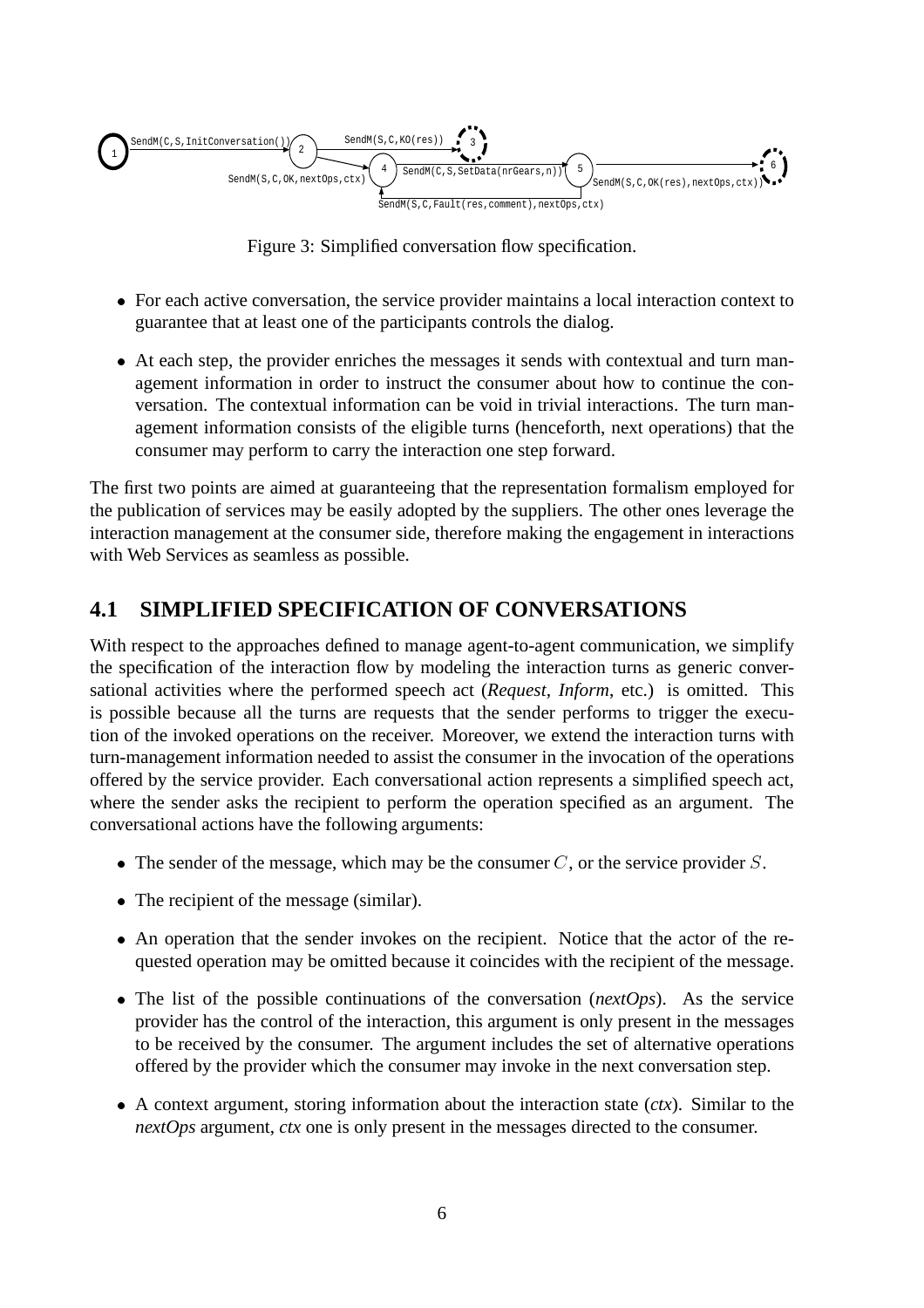

Figure 4: Domain-level operations and communicative actions.

Figure 3 shows the simplified representation of the interaction flow in our product customization service. The automaton has the same structure as the previous one, but the conversation turns are represented as send message activities (*SendM*). For instance, *Request(C, S, Set-Data(S, nrGears, n))* in Figure 2 corresponds to *SendM(C, S, SetData(nrGears, n))*. *Inform(S, C, done(SetData(S, nrGears, n)))* is replaced with *SendM(S, C, OK(res), nextOps, ctx)*. Moreover, the positive and negative acknowledgments are simplified to generic  $OK$  and  $KO$  actions. Two kinds of (object-level) operations may be the arguments of a conversation turn:

- *Domain-level operations*, such as SetData, representing domain-dependent operations to be invoked during the service execution.
- Communicative actions, such as InitConversation, OK, Fault, Suspend, Resume and ReceiveResult, that are independent of the domain and are invoked during the service fruition to coordinate the behavior of the interactants.

Figure 4 shows the names of some object-level operations offered by a consumer application and by a product customization Web service. We have depicted the names of the domain-level operations (specific of product customization) in boldface to distinguish them from the communicative actions, which are applicable across different domains. Being concerned with the service execution, the domain-level operations are only offered by the service provider. In contrast, the communicative actions enable the interactions and thus they should be offered by the provider as well as by the consumer. For instance, the consumer must offer the *ReceiveResult* action, which corresponds to the WSDL *output messages* sent by the service provider to acknowledge the service execution and notify the results. Moreover, the Suspend and Resume actions are needed if the service execution has to be suspended to handle pauses and delays.

The proposed flow specification is not sufficient to characterize the conversation with highly interactive service providers. For instance, consider a Web Service customizing the configuration of products. The operations to be performed can be clearly defined, e.g., specifying the needed components and their features. However, the features whose values have to be set



Figure 5: Instructing the consumer about how to continue a conversation.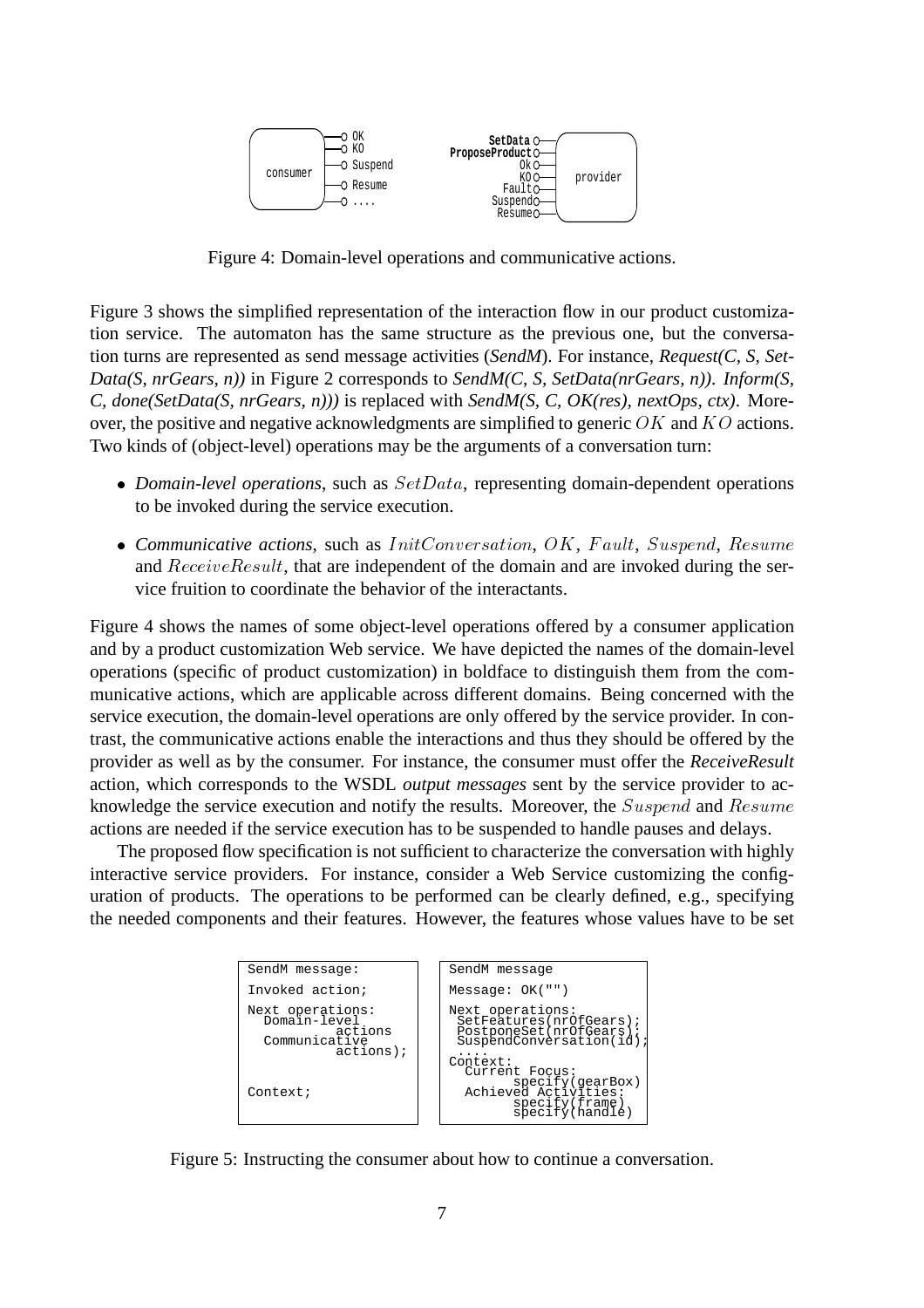depend on the components required by the consumer. Therefore, the Web Service has to dynamically determine the correct invocation of operations during the exploration of the search space, by taking contextual information about the interaction into account. As a solution, we propose to relax the specification of the signatures of the operations by admitting generic arguments instantiated with the actual parameters during the service fruition. For instance, the *SetData(nrGears, n)* operation would be generalized to a *SetData(args)* one, with the args argument bound to the actual parameters at service invocation time. Figure 5 sketches the format of the messages sent by the provider to the consumer during the customization of a bicycle.

- $\bullet$  On the left side, the figure shows the abstract structure of the  $SendM$  messages. The sender and receiver arguments are omitted because they are stored in the message header.
- On the right side, a sample message is shown. This is a positive acknowledgment  $(OK)$ generated by the provider to notify the successful execution of an operation. The provider also specifies that the consumer may invoke  $SetData$  to set the number of gears, Postpone Set to postpone the setting to a later stage of the interaction, or it may suspend the conversation. The *Current Focus* specifies that the execution of these operations is aimed at carrying out the specification of the gearbox. Moreover, the frame and the handle have already been specified (*Achieved Activities*).

The sample context object shown at the right side of Figure 5 (*Context*) sketches a possible representation of the fulfillment state of a service. During the interaction with a consumer, the context is enriched to show the progress in the product customization. We introduced the context argument to support the development of consumers displaying different levels of initiative during the interaction with the Web Service, while maintaining the management of contextual information at the service provider side. Although we cannot make any assumptions on the consumer's decision capabilities, the invocation of the operations can depend on contextual information about the previous part of the interaction. For instance, the consumer might condition the provision of the customer's credit card data to the fact that the product has been completely defined. The structure of the context argument depends on the application domain. For instance, the object can be empty in simple and deterministic interactions, where the next operation argument includes at most one element.

### **4.2 A USE CASE: CONFIGURATION OF PRODUCTS**

In order to show the interaction requirements that can be satisfied by exploiting our conversation model, we focus on the configuration domain. The configuration use case is sufficiently general to cover different application scenarios, among which the customization of products and services, attracting a lot of attention in the CRM and e-commerce areas; e.g., see the research about mass customization [Piller and Schaller, 2002].

The configuration of a product may require the selection of components to be included in the product and the setting of the feature values. As the product features may be related by complex constraints, this activity is usually carried out by employing a configuration system; e.g., see [Mailharro, 1998, ILOG, 2002]. In our work, we assume that the service provider, i.e. one of the actors, has such a system and runs it during the interaction with the consumer (the other actor) in order to elicit the information needed for the configuration process, step by step, and return the results. The specification of the conversation flow is thus aimed at guaranteeing that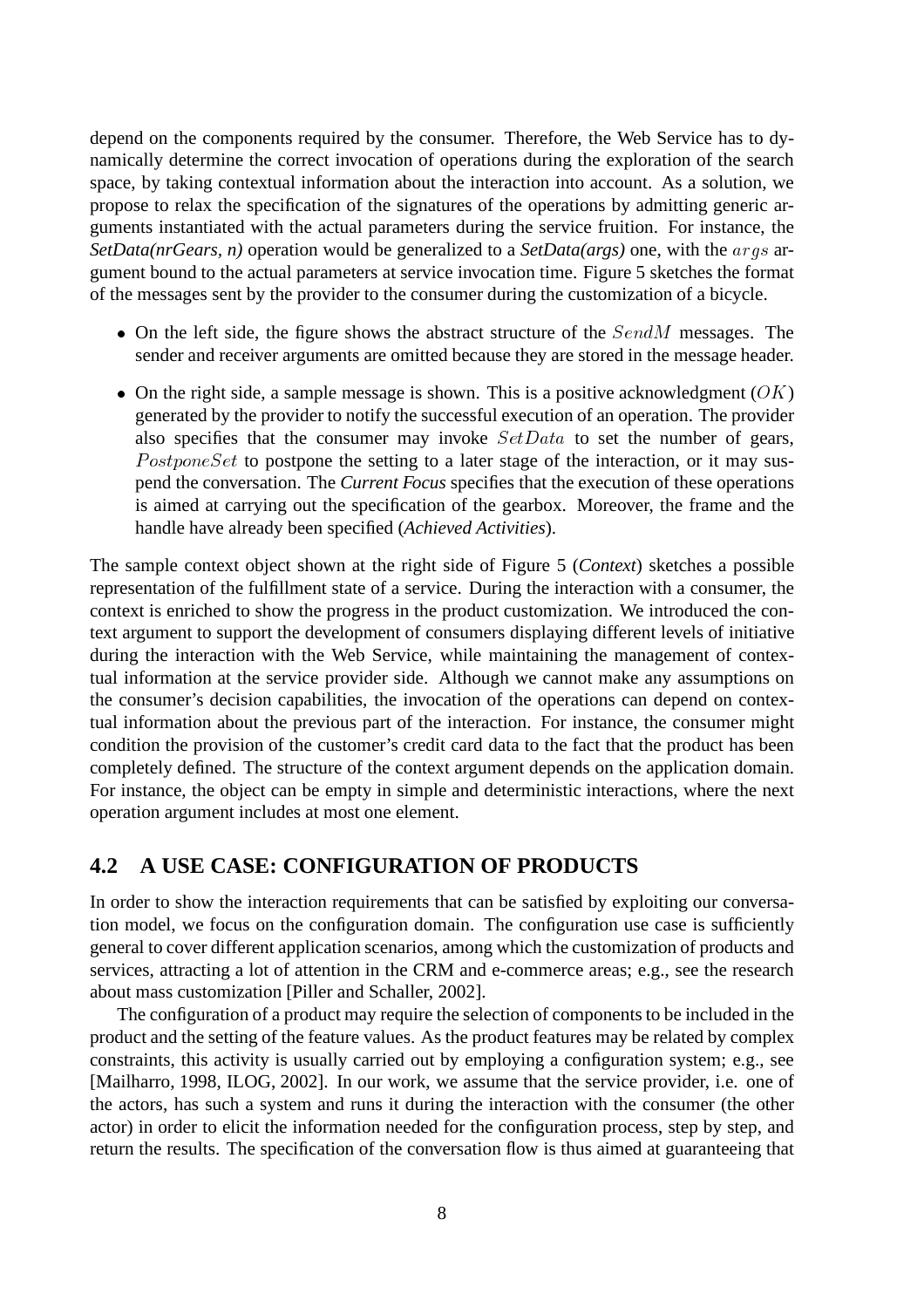

Figure 6: Conversation flow specification of a product customization Web Service. The portion of automaton in the square is a zoom on the SPECIFY DATA arc.

the provider elicits the needed information from the consumer and that the consumer negotiates configuration solutions until the proposed product meets the requirements.

Figure 6 shows the automaton representing the conversation flow specification of the configuration service. We have labeled the arcs with a boldface identifier to simplify the identification of the conversation turns. The interaction starts with the consumer contacting the provider in order to configure a product. The consumer might be the personal agent of a customer, or a middle agent invoking different product configuration Web Services on behalf of a customer. We omit the description of the initial part of the interaction, which is very similar to that of Figure 3, and we start our description from state 4 of the automaton. If the provider accepts the interaction, a data specification phase starts (*SPECIFY DATA* arc) that can end in two ways. An unrecoverable error can be generated, e.g., if the set of features selected by the customer cannot be provided in the same product. In alternative, the customization process succeeds and the service continues the interaction by proposing the product (*ProposeProduct*). The consumer may react in three different ways: it may accept the proposal (*Accept*), reject it (*Refusal1*), or suspend the interaction. If the consumer rejects the proposal, another product has to be specified.

The data specification phase includes the provision of the customer's data and of the requirements on the product to be customized. This phase is a complex one and is characterized by the portion of the automaton depicted in the zoom window. When the consumer sets some data, e.g., some product features, the provider may react in different ways. For instance, it may:

- Confirm the correct acquisition of the data  $Confirmation$  arc) and enable another invocation of the SetData operation.
- Notify the consumer about a failure in the product customization process ( $Error$ ) and enable the selection of other values for the conflicting features.
- Suspend the interaction ( $SuspendInteraction1$ ) and resume it later on ( $ResumeInteraction1$ ), in order to manage possible delays in the invocation of its own sub-suppliers.

The  $SetData$  operation has a formal parameter ( $args$ ) that is bound to the actual list of features to be set at each interaction step. As mentioned in Section 2 the selection of the feature values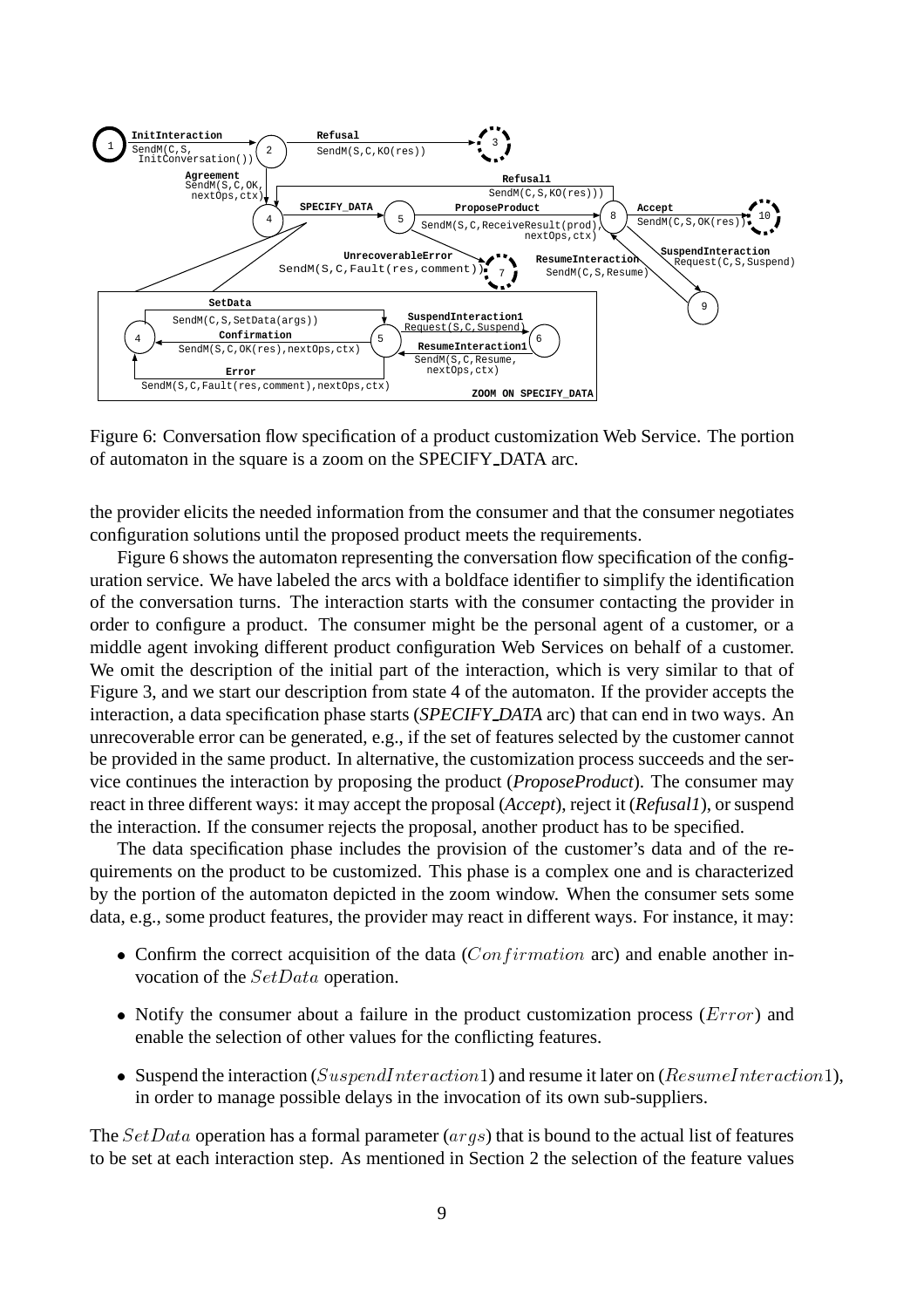

Figure 7: Interaction between a middle agent and some Web Services.

would not be possible without a binding phase, where the consumer analyzes the product structure specified in the Web Service ontology. Sharing the product ontology is thus necessary to let the consumer understand the individual product features to be set.

We have selected the customization of loans as a sample application domain, within the more general customization of products use case. This type of service is particularly interesting because the features of the loans may be customized in rather different ways depending on the customer's characteristics (income, age, etc.) and the destination of the loan (type and features of the good to be funded). With the enhancement of the communication capabilities offered by our conversation framework, the customization of loans could be offered as a Web Service invoked by middle agents that assit customers in the definition of loans by automatizing the contacts with banks, funding agencies and attorneys. Depending on the customer's requirements, the middle agent could invoke different funding agencies and attorneys to propose and manage the organization of a suitable loan. Figure 7 depicts this scenario.

Notice that the possibility of suspending and resuming the interaction offered by our model guarantees that the middle agent and the invoked service providers perform their internal activities without blocking the business interaction in abnormal ways. For instance, if the customer is trying to buy an apartment, the service provider might need to suspend the interaction to evaluate the good. Similarly, after the loan is proposed, the consumer might need to contact the customer to see whether the proposal can be accepted. In both cases, the conversation must be explicitly stopped to let the participants carry other activities out.

#### **4.3 INTERACTION MANAGEMENT**

In order to manage the conversation at both sides the participants should run, respectively, a *Conversation Manager* and a *Conversation Client* module. The former is employed by the provider to manage the interaction with the consumers, which would rely on the light Conversation Client to parse the incoming messages and return the responses. The situation is shown



Figure 8: Interaction with a Web Service provider.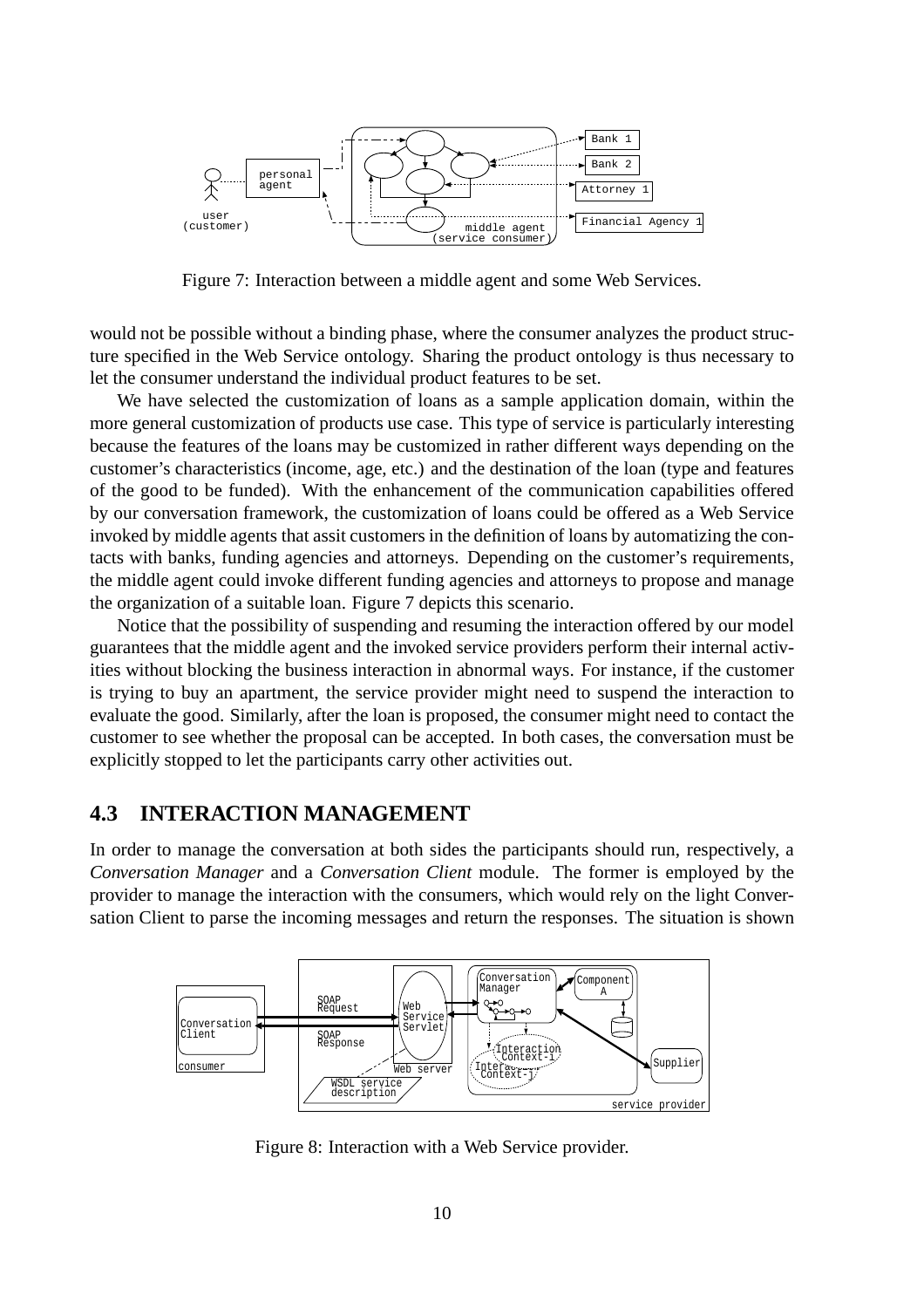in Figure 8, that sketches the architecture of the proposed framework.

The Conversation Manager should exploit a conversation automaton, such as the one depicted in Figure 6, to control the service provider's communicative behavior. For each interaction session, the Conversation Manager of the provider should maintain the active state of the interaction as a description of the contextual information concerning the conversation. This information is needed to compute the next operations available to the consumer and to to support other types of behavior, such as the suspension of a conversation and the subsequent restart. When a consumer starts a conversation *(initInteraction* arc), the service provider's Conversation Manager should initialize the interaction context by setting the active state of the conversation to the initial state of the automaton (state 2). Then, the provider should choose the continuation path ( $Agreement$  or  $Refusal)$  and move the active state accordingly. During the interaction, the active state should be updated depending on the messages that the provider sends or receives. Each turn is an asynchronous  $SendM$  message that one of the participants should send within time constraints. If the the message does not reach the recipient in time, the interaction is suspended by its conversation module.

The Conversation Client has three responsibilities:

- *Facilitating the reception and interpretation of messages at the consumer side.* The Conversation Client manages the reception of messages and extracts the eligible continuations of the interaction from the incoming message (whose  $nextOperations$  argument includes the next operations that can be performed and their actual parameters). Given the list of alternatives, the consumer is responsible for choosing the most convenient option and deciding the details of the invocation, depending on its own business logic. For instance, in the data specification phase, the Conversation Client instructs the consumer about the product features that must be set; e.g., the amount of money to be funded, between 0 and 50000.00 EUR. Then, the consumer chooses the values to be set; e.g., 20000.00 EUR.
- *Supporting the correct invocation of the operations on the provider.* The Conversation Client assists the consumer when it sets the actual parameters of the operations to be invoked by performing type checks and other consistency checks aimed at guaranteeing that the parameter values satisfy the existing constraints on the arguments of the operations.
- Facilitating the management of the outbound messages to the *provider*. When the details about the invocation are provided, the Conversation Client generates the invocation of the operation on the provider and sends the SendM message.

The second item above plays a critical role in the enforcement of the correct invocation of the provider. Indeed, the consumer might rely only on the specification of the admissible operations and their actual parameters available as  $nextOperations$  information. However, the consumer might make a mistake when binding the arguments of the object-level action to be invoked. For instance, the consumer might invoke the  $SetData$  operation by specifying String parameters where Integer ones are needed. Moreover, although the amount of money to be funded has to be between 0.00 EUR and 50000.00 EUR, the consumer might invoke  $SetData$  by specifying that it asks for 70000.00 EUR. In these cases, the provider should reply with a failure message ( $Error$  arc in the zoom of Figure 6) and the consumer should repair the error by invoking the operation again, with different parameter values.

In order to minimize the message traffic due to constraint violations and type inconsistencies, we propose to enrich the Conversation Client with communication capabilities that enable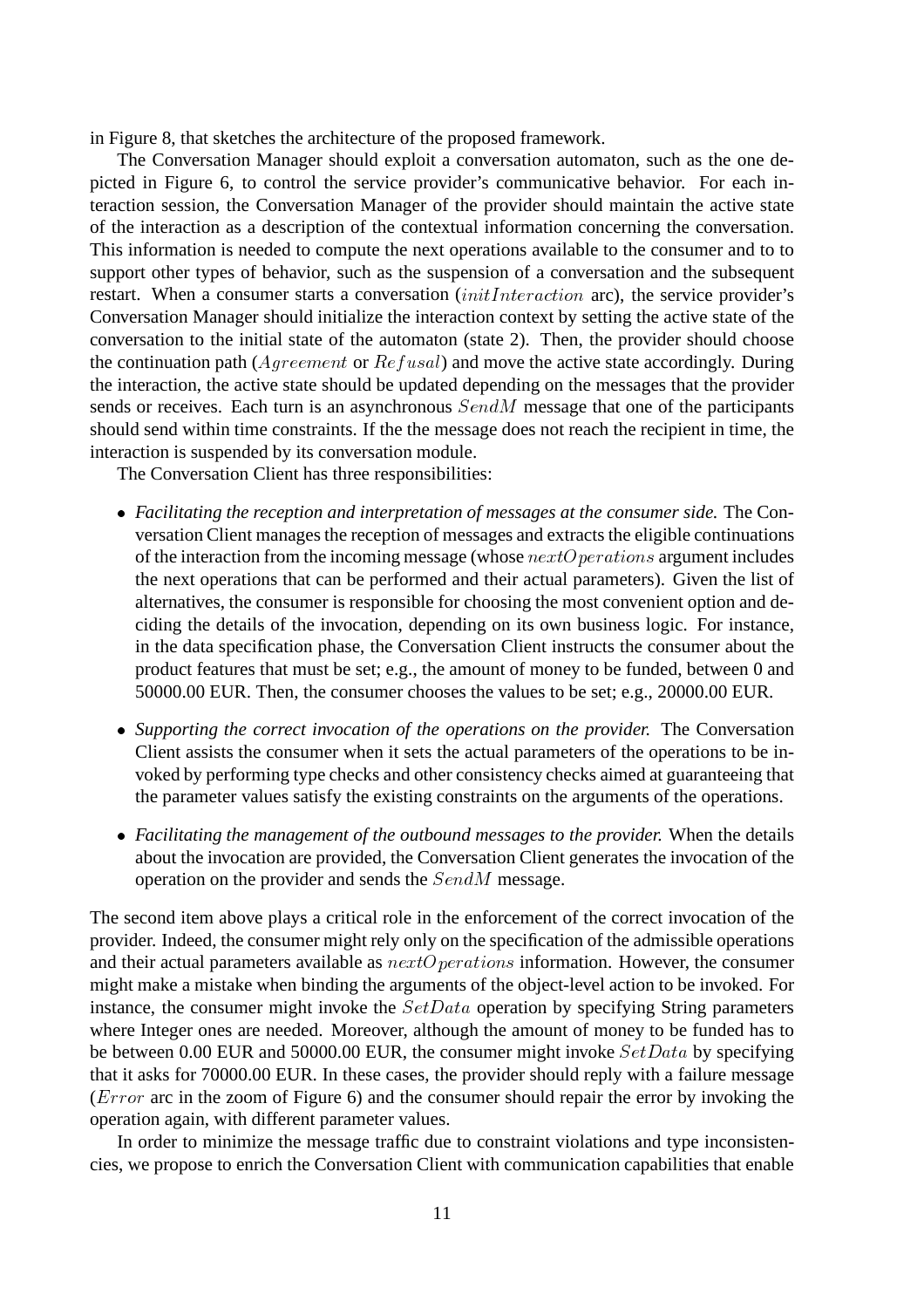the local error management. In this perspective, the Conversation Client becomes a representative of the Web Service to be downloaded by the consumer and interacts with it in decentralized way. The Conversation Client works at the granularity level of the individual parameters of the operations to be invoked, checking the types of the values selected by the consumer and the constraints between the parameters. It should be noticed that, although the local checks support the repair to several problems within the consumer, they cannot prevent the failure of the overall product customization, which might occur, for instance, if the overall set of selected features is inconsistent (i.e., the consumer's requirements cannot be jointly satisfied). This general type of failure is detected at the service provider side and is handled as specified in the *UnrecoverableError* transition of the automaton depicted in Figure 6.

### **5 INTERACTION MANAGEMENT INFRASTRUCTURE**

We are developing a set of Java libraries aimed at facilitating the development of a Conversation Manager and a Conversation Client modules supporting the communication between Web Service providers and their consumers. These libraries support the engagement in long-lasting interactions that may be suspended and resumed depending on the needs of the participants.

A Java-based Conversation Manager module that enables the Web Service provider to keep track of the asynchronous communication with the interacting consumer applications. The proposed architecture of the Web Service Provider is shown in Figure 8: a Servlet supports the (SOAP) HTTP-based communication with the consumer by catching the incoming requests and forwarding them to the Conversation Manager for their management. The Conversation Manager is the core of the Servlet listening to the incoming requests, invoking the appropriate components to execute the services and sending the SOAP response messages to the consumer applications; see Figure 8. The Conversation Manager may execute a conversation flow automaton for the management of the interaction sessions with the consumers in order to compute the possible continuations of each interaction. Figure 8 shows a situation where the Conversation Manager is handling two parallel interactions and thus maintains two interaction contexts,  $i$  and  $j$ . Although an infrastructure supporting the definition of general purpose conversation automata is not yet available, we have developed a prototype Conversation Manager that implements the FSA shown in Figure 6 and that can be easily customized to satisfy the interaction requirements of different application domains.

Our framework also supports the consumer by offering a Java-based Conversation Client that may be downloaded and run in order to handle the interaction with a Web Service. Similar to the Conversation Manager, the execution of the Client has the prerequisite that the consumer binds the invocation of the operations to its own business logic. The Conversation Client catches the messages that the Web Service sends to the consumer and interprets them to identify the eligible operations that may be invoked next. The Client also supports the generation of the *SendM* messages to respond to the Web Service. The Conversation Manager and the Conversation Client exploit the Sun Microsystem Web Service Developer Pack [Sun Microsystems, 2003] and in particular the JAXP-RPC package.

The JWSDP allows the development of Java code that is automatically translated to SOAP messages following the WSDL specification. In our work, we have exploited this feature to support the interoperability of a Java-based Web Service with consumers developed in heterogeneous environments. More specifically, we enable the service provider running our Conversation Manager to handle inbound and outbound messages by applying the SOAP communication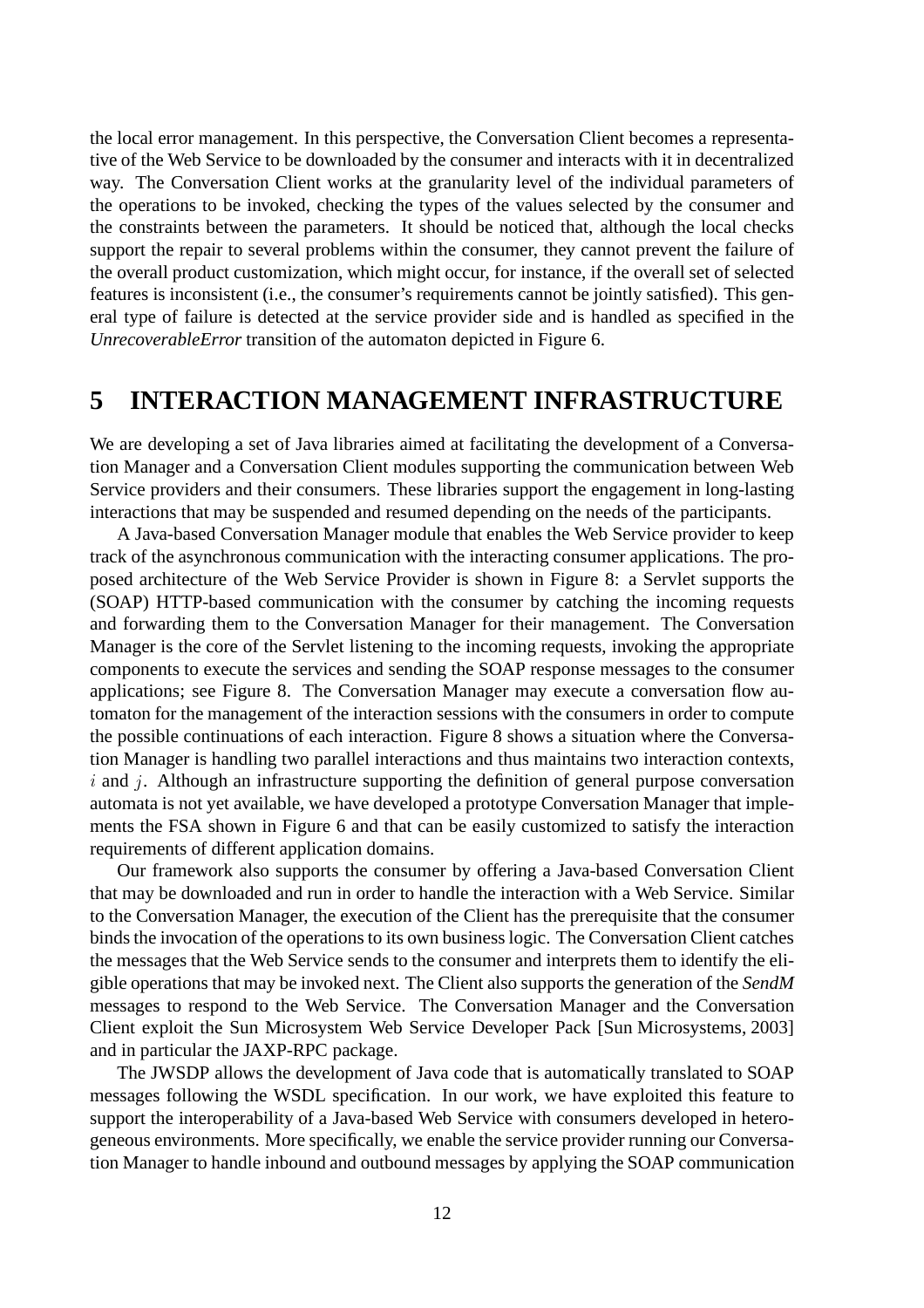```
<?xml version="1.0" encoding="UTF-8"?>
<definitions name="MyConversationService" targetNamespace="urn:Foo"
  xmlns:tns="urn:Foo" xmlns="http://schemas.xmlsoap.org/wsdl/"
  xmlns:xsd="http://www.w3.org..." xmlns:soap="http://schemas.xmlsoap....">
<types>
 <schema targetNamespace="http://java.sun.com/jax-rpc-ri/internal"
        xmlns:tns="http://java.sun.com/jax-rpc-ri/internal" ... ">
 <import namespace= ... "/>
 <complexType name="SendMArgs">
  <sequence>
   <element name="context" type="anyType"/>
   <element name="convId" type="string"/>
   <element name="currentOperation" type="string"/>
   <element name="nextOperations" type="ns2:vector"/>
  </sequence>
 </complexType> ... DEFINITION OF OTHER COMPLEX TYPES ...
 </schema>
</types>
<message name="Conversation_sendM">
<part name="SendMArgs_1" type="tns:SendMArgs"/>
</message> ... DEFINITION OF OBJECT-LEVEL OPERATIONS; e.g., SetData
<portType name="Conversation">
 <operation name="sendM" parameterOrder="SendMArgs_1">
 <input message="tns:Conversation_sendM"/>
 <output message="tns:Conversation_sendMResponse"/></operation></portType>
<binding name="ConversationBinding" type="tns:Conversation">
 <operation name="sendM">
 <input><soap:body encodingStyle="http://schemas.xmlsoap.org.../></input>
 <output> ... </output> ...
 </operation>
 <soap:binding transport="http://schemas.xmlsoap.org/soap/http" style="rpc"/>
</binding>
<service name="MyConversationService"> ... </service>
</definitions>
```
Figure 9: Portion of the WSDL specification of the loan customization service.

protocol to exchange Java-based messages. However, we also provide a declarative representation of the format of the  $SendM$  messages, including the WSDL specification of the object-level operations requested by means of the *SendM* messages. Following the WSDL specification, the schema defining datatypes and object-level operations, such as *SetData*, are generated, as well as the ports and bindings needed to interpret WSDL messages. Thus, a generic consumer, which does not exploit our Conversation Client, may invoke the Conversation Manager by conforming to the WSDL specification of its services. Moreover, the consumer may be guided by the provider in the correct invocation of services if it parses the incoming *SendM* messages and extracts the *nextOperations* information. The infrastructure enforces the WS-I standards on complex object type to ensure interoperability between Web Service providers and consumers developed in heterogeneous environments.

From our perspective, the  $SendM$  operation is a service offered by both service providers and consumers and must be added to their WSDL specification. In fact, the consumer needs to offer the  $SendM$  operation in order to receive messages from the provider. However, the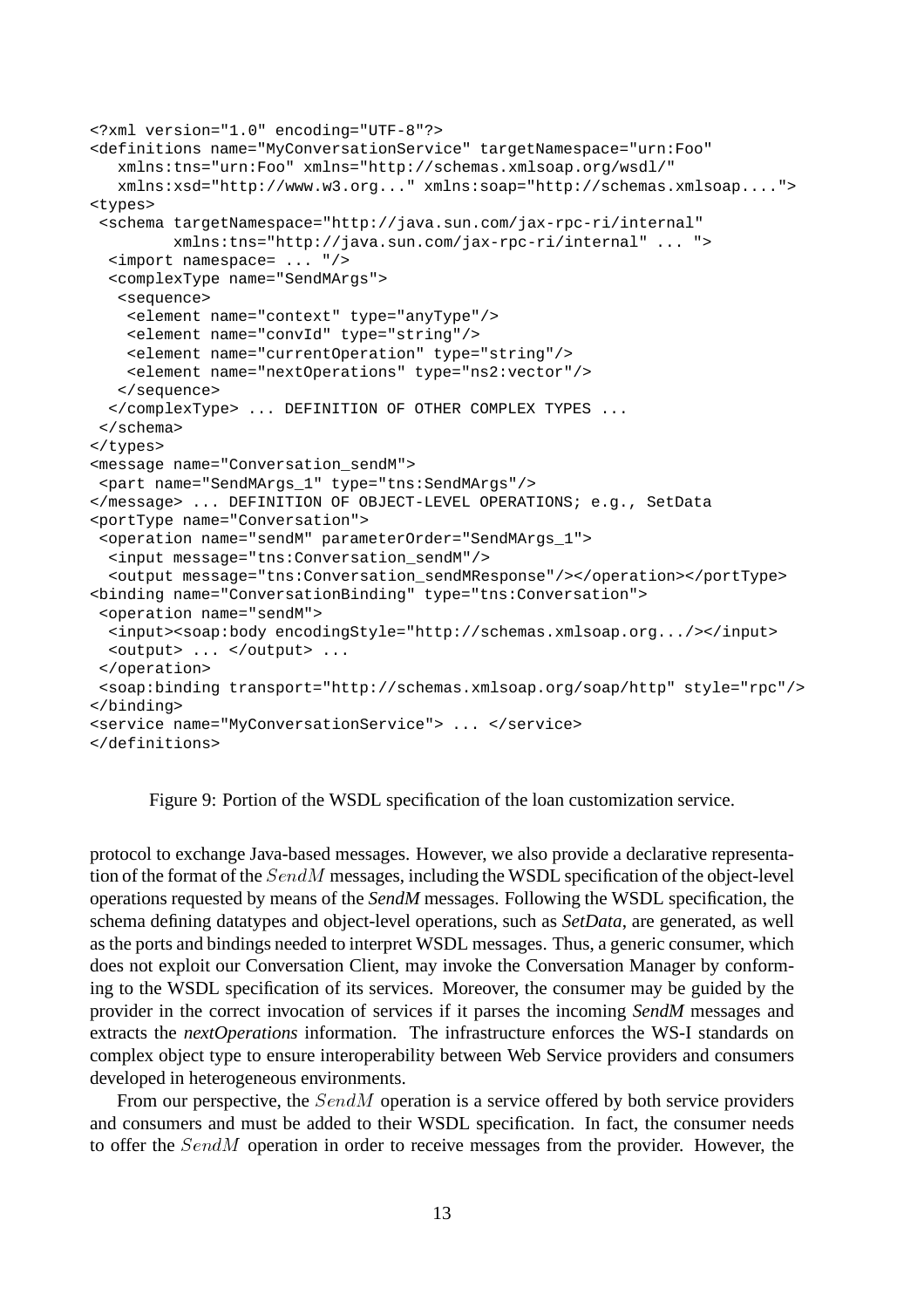publication of the *SendM* operation does not impose any overhead because it is automatically generated by our framework. Figure 9 shows a portion of the WSDL declarations generated to support the management of *SendM* messages and includes the specification of the *SetData* object-level operation related to the customization of loans. For readability purposes we have removed some information from the WSDL specification.<sup>2</sup>

## **6 RELATED WORK**

The Semantic Web community is defining standards for the publication of Web Services aimed at overcoming the main limitations of WSDL and of the emerging workflow management standards. The semantic approach differs from the pure XML-based ones because it specifies Web Services at the application layer, describing *"what a service can do, and not just how it does it*" [Web Services Coalition, 2002]. The description of a Web Service specifies the domain ontology underlying the service, the meaning of the operations to be invoked and the service choreography with the major advantage that the service offered by a provider may be unambiguously understood by the (UDDI) registries, therefore enhancing their capability to redirect consumers to the most suitable providers; e.g., see [Kamamura et al., 2003]. Some recent work also proposes prototype infrastructures for the run-time conversation management that rely on the semantic representation of services to guide the interaction, e.g., by instructing the consumer during the service invocation [Paolucci et al., 2003].

Although the semantic Web approach is a promising solution to the interoperability in the Internet, the current proposals are too complex to be applied in real-world examples. These approaches rely on sophisticated representations of the services to be invoked; although translation tools assist the binding to the consumers' business logics, this remains a complex process. Moreover, the selection of the operations to be invoked, depending on the service choreography, is based on the exploitation of inference engines, such as rule-based ones, imposing significant overhead on the interaction management. In our work we are deeply concerned with the scalability and applicability constraints imposed by the Web. For this reason, we try to reduce the complexity added by semantic information as much as possible, and to handle the interaction between service consumer and provider in a lightweight fashion, at least at the consumer side.

The same considerations are useful to relate our work to the Multi-Agent Systems research, where the interaction between distributed processes is regulated by defining coordination protocols such as the FIPA Contract Net [FIPA, 2000], and JAFMAS conversations [Chauhan, 1997]. Unfortunately, these approaches are not directly applicable to the open environment of internetbased applications because they require the agreement on specific communication languages, such as FIPA ACL [FIPA, 2000] and interaction protocols, as done in the AgentCities project [Agentcities, 2002]. Moreover, Web service providers and consumers may have different business logics and the agreement on a conversation policy satisfying both of them is not trivial.

Other XML-based standards for the specification of e-business interactions with Web Services are currently submitted as W3C standards. For instance, WSCL (Web Services Conversation Language [W3C, 2002a]) and WSCI (Web Services Choreography Interface [Arkin et al., 2002]) introduce an explicit representation of Web Services interaction processes, aimed at defining the admissible sequences of messages to be exchanged by the conversation participants. To this purpose, WSCL exploits a sequence diagram model that the participants

<sup>&</sup>lt;sup>2</sup>See http://www.di.unito.it/ $\tilde{I}$ iliana/appendix.txt for the complete representation of this portion of the service.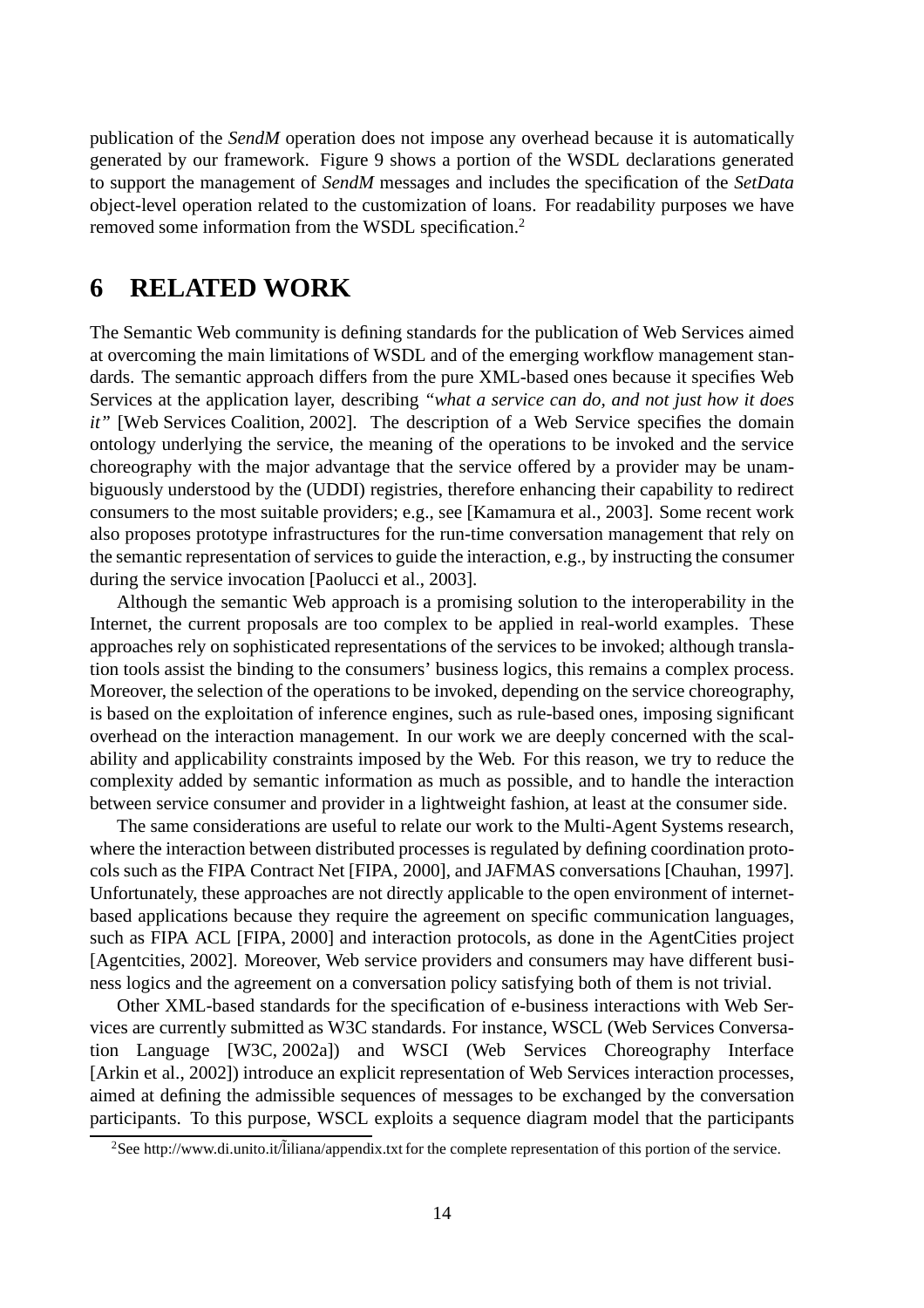should interpret to handle the conversation, while WSCI introduces the notion of interaction process, with the specification of timing constraints on the service invocation. Moreover, cpXML (IBM's Conversation Support [Hanson et al., 2002]) introduces an explicit notion of Conversational Policy as a machine readable specification of a pattern of message exchange in a conversation, which can be used to make the interaction with complex Web Services easier from the consumer application viewpoint.

Our interaction model differs from the previous ones because they assume that each participant maintains an internal record of the conversation state. Instead, we propose that only the service provider handles the conversation state. In particular, we simplify the implementation of the consumer, which is supplied with the minimum amount of information needed to interact with the provider. At the same time, our approach does not impose extra overhead on the provider, for two reasons. First, the provider has to maintain the context for each interaction session, otherwise, it would not be able to execute the service requests. Second, the provider knows the details of the execution of its own services. Notice that both cpXML and our work aim at decoupling the business logics of service providers and consumers by mediating their interaction by means of the conversational activity. However, our model has the potential to separate the consumer from the provider in a clearer way because it does not impose the execution of any specific conversation policy. Moreover, our framework differs from WSCL and WSCI because they conform to WSDL in the specification of *request-response* and *solicit-response* operations; thus, they cannot support a fine-grained specification of the conversation turns.

# **7 CONCLUSIONS**

We have presented a conversation model supporting the interaction between Web Service providers and consumers. Our approach is based on the idea that the following factors facilitate the accessibility of Web Services and the establishment of short-term business interactions:

- The decoupling of the business logics by means of the conversational activity.
- A flexible but simple conversation model supporting the exchange of several asynchronous messages during the same interaction.
- The server-side control of the interaction, aimed at minimizing the communication overhead imposed on the consumer. The consumer does not need to know the conversation flow because the interaction is driven by the provider.

Our proposal builds on the speech acts dialog model, that represents communicative behavior as actions performed by an actor towards a recipient. However, our approach is simplified in several aspects in order to address applicability requirements that can seriously affect the usefulness of the conversation model in real cases. For instance, our representation does not support the specification of different types of speech acts, with their semantics. Nevertheless, it clearly separates the conversational activity from the domain specific behavior that is represented as object-level actions the partners "talk about". The explicit representation of the interacting processes and of their conversational activity supports the detailed and unambiguous specification of the possible sequences of turns at the granularity level of the individual messages to be exchanged.

As discussed in [Deo, 2002], the invocation of Web Services should be as seamless as possible. Although the current Web Service specification frameworks address this constraint by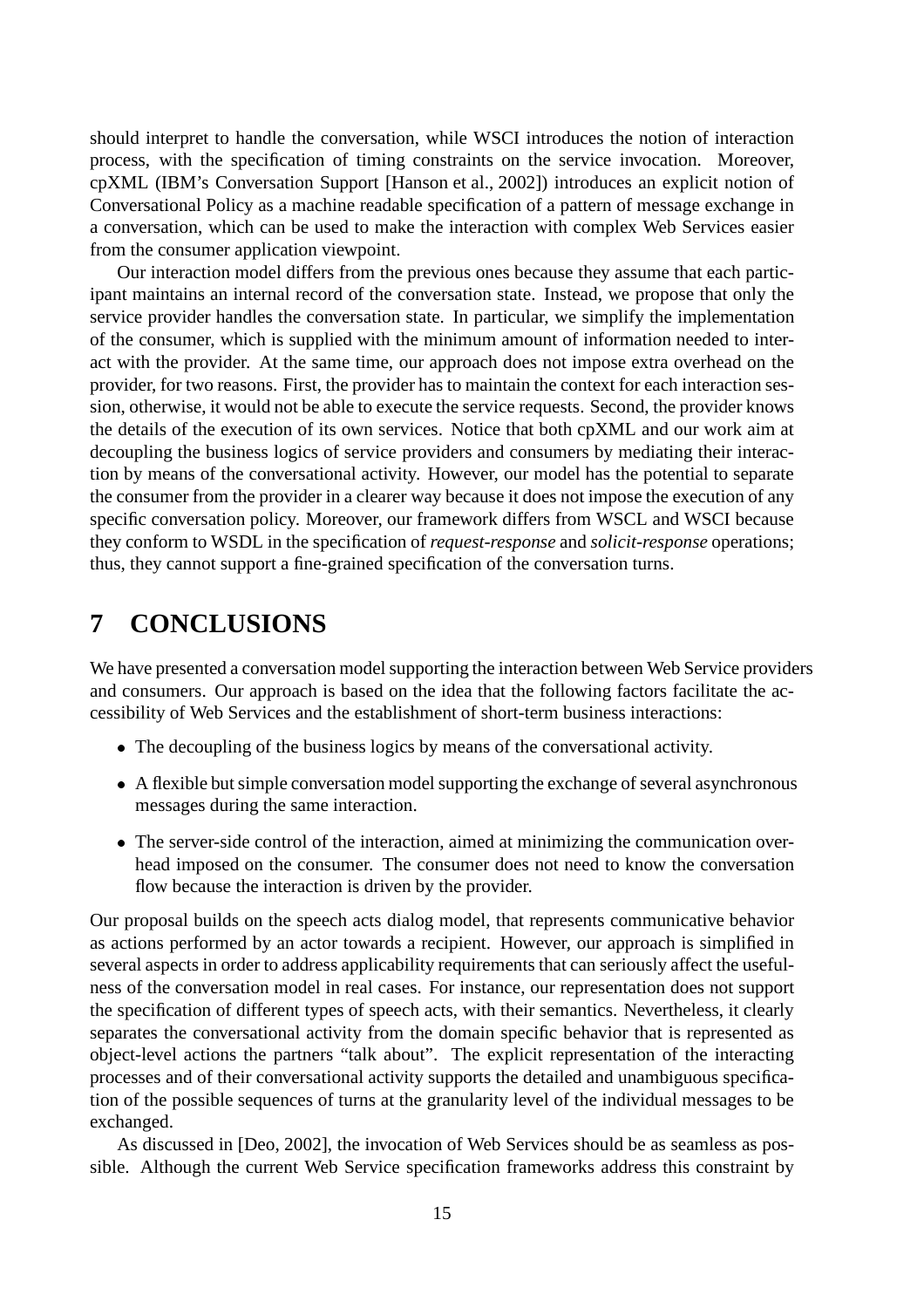providing stubs that can be run by consumers, we aim at providing interactivity between the providers and consumers. Moreover, we take into account the fact that, during the service fruition, the consumer has to be guided by the provider both in the identification of the operations to be invoked and in the selection of the parameter values. Thus, we propose a framework enables the consumer to locally perform simple type checks and constraint propagation activities, aimed at enforcing the invocation of operations. More specifically, our framework offers:

- The libraries for the specification and implementation of the conversation automaton held by the service provider.
- The libraries needed by the provider to generate the messages guiding the consumer in the invocation of operations.
- A Conversation Client that the consumer can download and run to interpret the service provider's messages and to handle the interaction with the Web Service.

Notice that our conversation model obviously introduces some overhead in the communication, with respect to the basic WSDL approach. In fact, the messages between service provider and consumers are more complex, as they include turn management and parameter binding information. However, our approach has the following advantages: first of all, the definition of operations having generic parameters dramatically reduces the number of WSDL operations that should be published by the Web Service. Second, the dynamic selection of the eligible conversation turns that the consumer may choose from supports the communication with highly interactive Web Services. Third, the local management of type and constraint checks at the consumer side significantly reduces the failures to be handled by the service provider, thus reducing the overall number of messages to be exchanged.

In our future work, we want to investigate the behavioral properties of our conversation model by exploiting formal models for the specification of process dynamics. Our goal is to enable the designer of the Web Service conversation flow to check the correctness of the specified flow against abnormal situations, such as deadlocks, and revise the flow accordingly. We also want to extend our framework to facilitate the integration of conversation and workflow management. In fact, the business logic of a Web Service provider should be managed by employing a workflow engine (such as BPEL4J) that launches and coordinats the processes within the Web Service. In order to flexibly interact with consumers, the engine should invoke the conversation modules, which would take care of managing the interaction context and generating the conversation turns. At the moment, the workflow engine and the conversation modules have to interact with one another as separate programs, but we would like to embed our framework in the workflow engine, so that the conversation steps are managed as sub-processes of the main engine execution.

Finally, our future work includes the management of transactional Web Services. Special operations, such as reservations and payments, have to be implemented as transactions in order to cancel their effects if they cannot be successfully completed. As discussed in [Curbera et al., 2003], internet-based transactions cannot be implemented by exploiting the locking techniques adopted in distributed systems, given the large number of concurrent processes that might interact with the Web Service and its own suppliers. In alternative, [Curbera et al., 2003] and [Benatallah et al., 2003] propose the *compensation* approach to handle the failures in the execution of operations. Roughly speaking, a compensation is carried out by invoking a specialized procedure devoted to restoring the state of the Web Service prior to the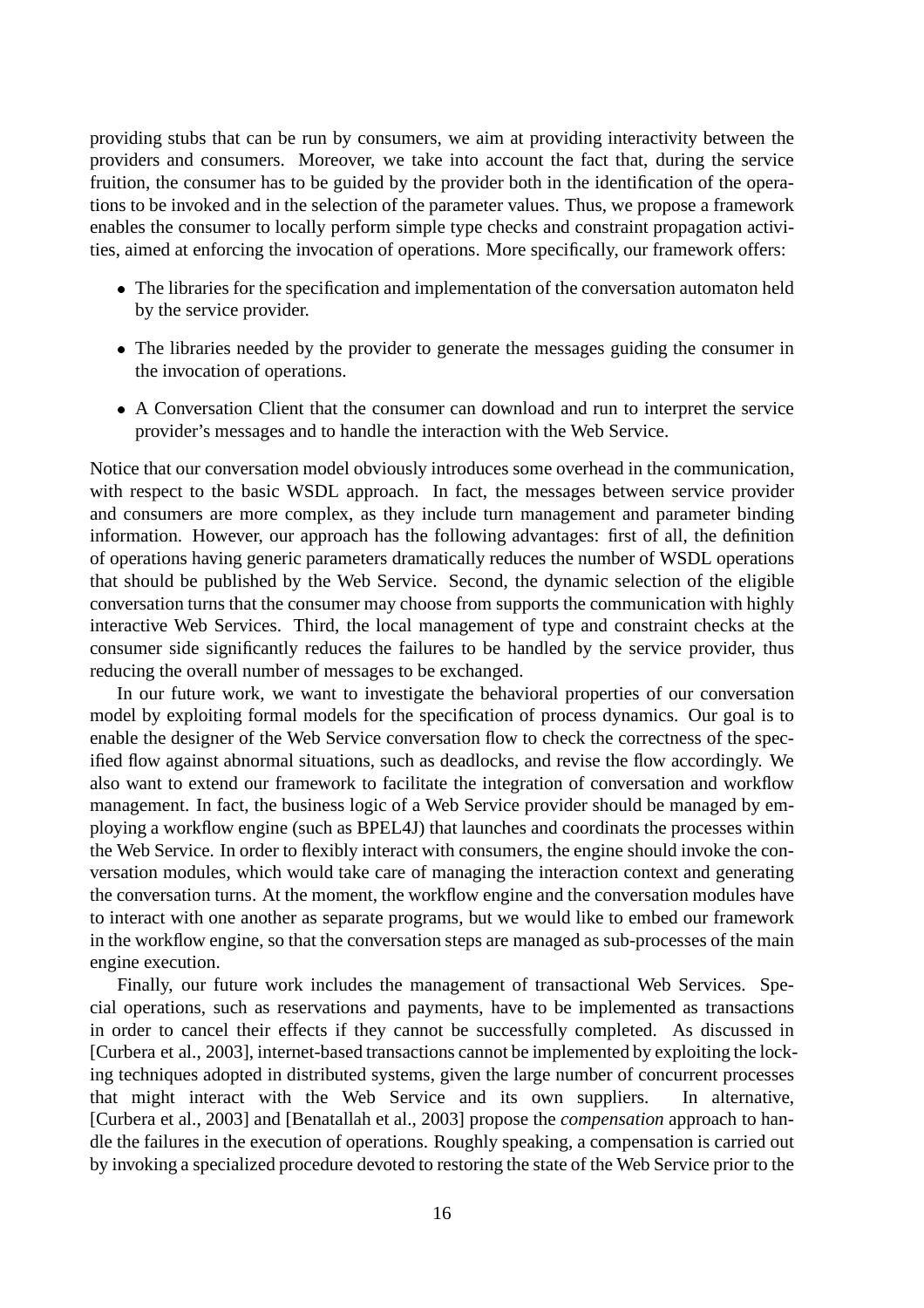invocation of the failed operation. Our framework can be extended with compensations without major efforts because it explicitly manages failures at the conversation level. Depending on the failed operation, a compensation procedure to be handled at the workflow management level can be invoked.

### **References**

[Agentcities, 2002] Agentcities (2002). Agentcities network services. http://www.agentcities.net/.

- [Arkin et al., 2002] Arkin, A., Askary, S., Fordin, S., Jekeli, W., Kawaguchi, K., Orchard, D., Pogliani, S., Riemer, K., Struble, S., Takacsi-Nagy, P., Trickovic, I., and Zimek, S. (2002). Web Service Choreography Interface 1.0. http://ifr.sap.com/wsci/specification/wsci-specp10.html.
- [Benatallah et al., 2003] Benatallah, B., Casati, F., Toumani, F., and Hamadi, R. (2003). Conceptual modeling of Web Service conversations. In *Proc. Advanced Information Systems Engineering, 15th Int. Conf., CAiSE 2003*, Klagenfurt, Austria.
- [Cabrera et al., 2002] Cabrera, F., Copeland, G., Freund, T., Klein, J., Langworthy, D., Orchard, D., Shewchuk, J., and Storey, T. (2002). Web Services Coordination (WS-Coordination). http://www-106.ibm.com/developerworks/library/ws-coor/.
- [Chauhan, 1997] Chauhan, D. (1997). *JAFMAS: A Java-based Agent Framework for Multiagent Systems Development and Implementation*. PhD thesis, University of Cincinnati, Stanford, CA.
- [Cohen and Levesque, 1990] Cohen, P. and Levesque, H. (1990). Rational interaction as the basis for communication. In Cohen, P., Morgan, J., and Pollack, M., editors, *Intentions in communication*, 221–255. MIT Press.
- [Curbera et al., 2002a] Curbera, F., Duffler, M., Khalaf, R., Nagy, W., Mukhi, N., and Weerawarana, S. (2002a). Unraveling the Web Services Web. *IEEE Internet computing*, March-April.
- [Curbera et al., 2002b] Curbera, F., Goland, Y., Klein, J., Leymann, F., Roller, D., Thatte, S., and Weerawarana, S. (2002b). Business process execution language for Web Services, version 1.0. http://www-106.ibm.com/developerworks/webservices/library/ws-bpel/.
- [Curbera et al., 2003] Curbera, F., Khalaf, R., Mukhi, N., Tai, S., and Weerawarana, S. (2003). The next step in Web Services. *Communications of the ACM, Special Issue on Service-Oriented Computing*, 46(10).
- [Deo, 2002] Deo, H. (2002). The need for a dynamic invocation framework.
- [Finin et al., 1995] Finin, T., Labrou, Y., and Mayfield, J. (1995). KQML as an agent communication language. In Bradshaw, J., editor, *Software Agents*. MIT Press, Cambridge.
- [FIPA, 2000] FIPA (2000). Foundation for Physical Intelligent Agents. http://www.fipa.org/.
- [Hanson et al., 2002] Hanson, J., Nandi, P., and Levine, D. (2002). Conversation-enabled Web Services for agents and e-Business. In *Proc. of the Int. Conf. on Internet Computing (IC-02)*, 791–796, Las Vegas, Nevada.
- [ILOG, 2002] ILOG (2002). ILOG JConfigurator. http://www.ilog.com/products/jconfigurator/.